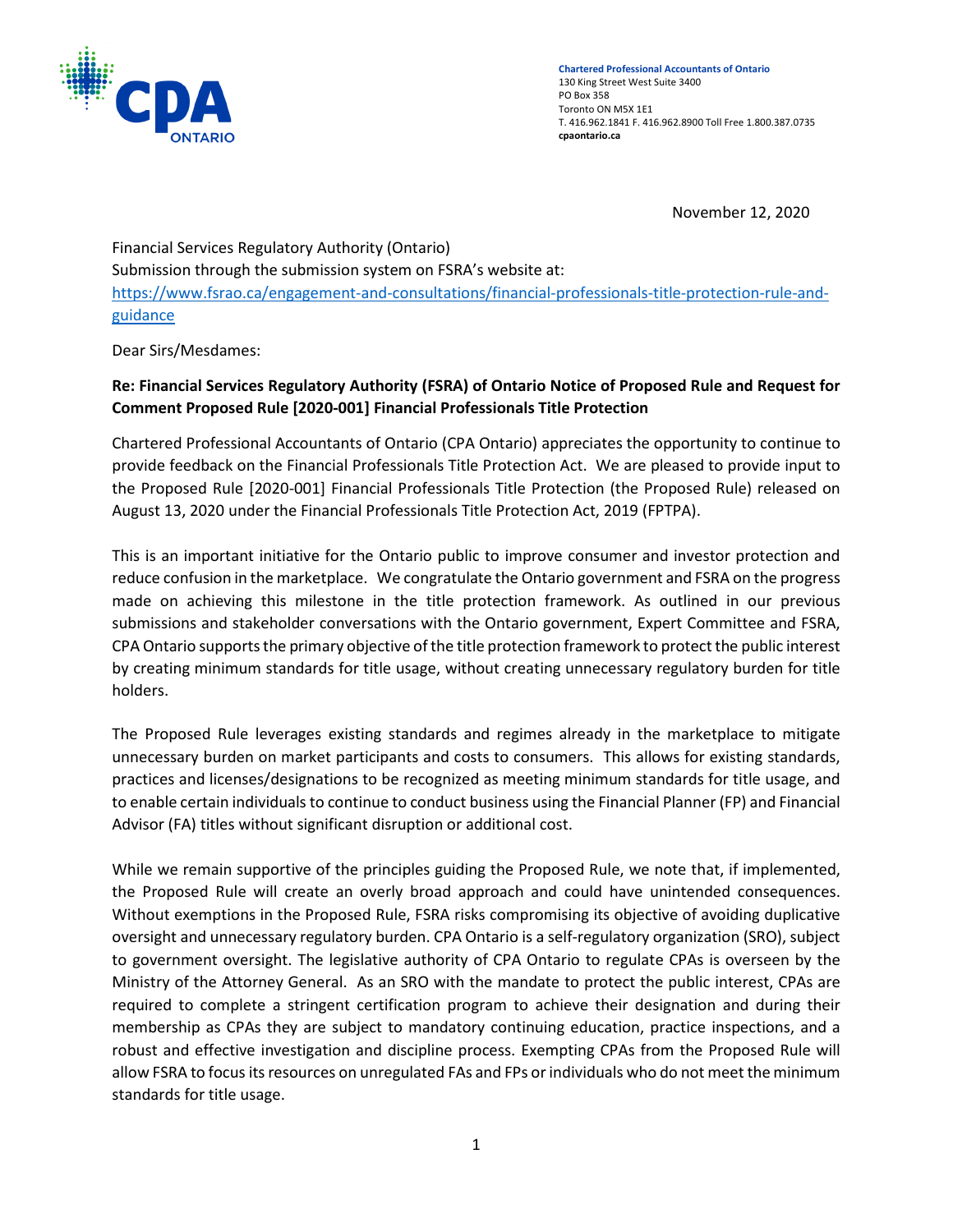

The layering on of additional rules and additional regulatory oversight of CPAs who are already subject to rigorous and focused regulation creates added cost, red tape and unnecessary regulatory burden that will not provide additional protection to consumers and investors.

The CPA designation is a globally recognized and respected designation. CPAs are financial professionals who focus on the short, medium - and long-term financial integrity of their client or employer. Among other things, CPAs are experts who are engaged in providing service in: finance, audit and assurance, strategy and governance, taxation, management accounting and financial reporting, many of which are essential components in financial planning.

We believe exempting CPAs and allowing them to continue providing financial planning services and identifying themselves as such, aligns with the Ontario Government's primary objective of creating minimum standards without creating unnecessary regulatory burden for title users.

# **Feedback on the Proposed Rule**

As the only established statutory regulatory body responsible for regulating professional accountants in Ontario, we believe that CPA Ontario and our members should be exempt from the Proposed Rule.

We appreciate that the subject of exemptions was singled out for focused comment from stakeholders, however, we respectfully request that the next draft of the Proposed Rule include an exemption provision as we submit that CPAs do not require additional regulatory oversight.

To that end, our submission will focus on the questions FSRA has raised on including exemptions as part of the Proposed Rule and address the following:

- 1. Principles Governing an Exemption Regime
- 2. The Extent and to Whom Exemptions Should be Made Available
- 3. The Benefits of Exempting Ontario's CPAs from the FPTPA

# **Exemptions**

#### **Principles Governing an Exemption Regime**

CPA Ontario continues to support the inclusion of an exemption provision in the Proposed Rule and believes that protecting the public interest should be the key principle for the exemption provision.

CPA Ontario is a regulatory body who is mandated to protect the public interest through statute. This statutory mandate is made clear through the objects set out in s.5 of the *Chartered Professional Accountants of Ontario Act, 2017* (CPA Act).

We support the key policy principles *(italics)* outlined by FSRA's position on exemptions.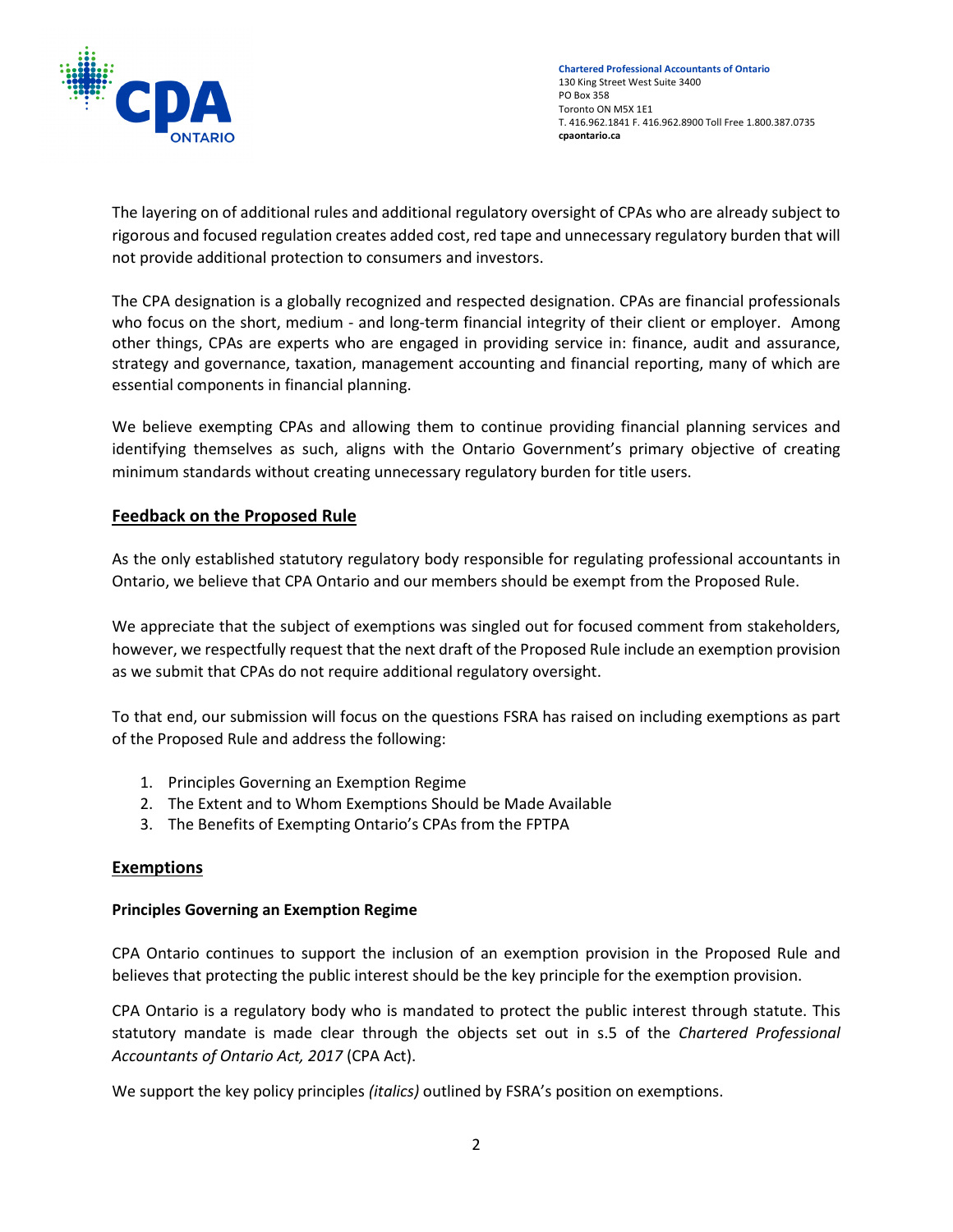

**Chartered Professional Accountants of Ontario** 130 King Street West Suite 3400 PO Box 358 Toronto ON M5X 1E1 T. 416.962.1841 F. 416.962.8900 Toll Free 1.800.387.0735 **cpaontario.ca**

*Exemptions should only be made available if the benefits outweigh any potential harm to the public. FSRA would need to be satisfied that the public interest would not be harmed because the exempt credentialing body already meets, and will continue to meet, the approval criteria for credentialing bodies and FP or FA credentials as prescribed in the Proposed Rule.*

CPA Ontario supports this principle on exemptions.

CPA Ontario meets the approval criteria for credentialing bodies in the Proposed Rule. CPAs meet, and exceed, the (i) educational requirements; (ii) examination requirements; (iii) code of ethics and professional standards; and (iv) continuing education requirements. CPA Ontario is an SRO, subject to oversight by the Ministry of the Attorney General by the Ontario Government, legislatively mandated to protect the public interest.

As such, granting an exemption to CPA Ontario would not present any potential harm to the public, and sets an example of the "gold standard" to which any credentialing body under the proposed regime should achieve.

*The title protection framework must ensure ongoing protection of the public interest and ensure, both now and in the future, that any class of individuals granted an exemption meet minimum standards to use the FP or FA titles. FSRA would need to be satisfied that the exempt credentialing body will meet the approval criteria for credentialing bodies and FP/FA credentials, on both an initial and ongoing basis, as prescribed in the Proposed Rule.*

CPA Ontario supports this principle on exemptions.

As noted earlier, CPA Ontario subjects its members to rigorous entry to practice and ongoing regulations. CPAs are financial professionals who focus on the short, medium, and long-term financial integrity of their clients or employer. Amongst other things, CPAs are experts who are engaged in providing service in: finance, audit and assurance, strategy and governance, taxation, management accounting and financial reporting, many of which are essential components in financial planning. The expertise of our members exceeds the minimum standards to use the FP or FA titles, as outlined by FSRA in the Proposed Rule.

Ontario's CPAs engaged in financial planning/advising activities provide a financial plan, or financial advice to individual retail clients as part of their professional duties. The CPA Ontario education and precertification program ensures that they are properly qualified to do so. The CPA Competency Map addresses how CPA Ontario trains CPA candidates to provide financial plans and advice to individual clients and requires CPAs to demonstrate technical skills that meet or exceed FSRA's baseline competencies for financial planners and financial advisors.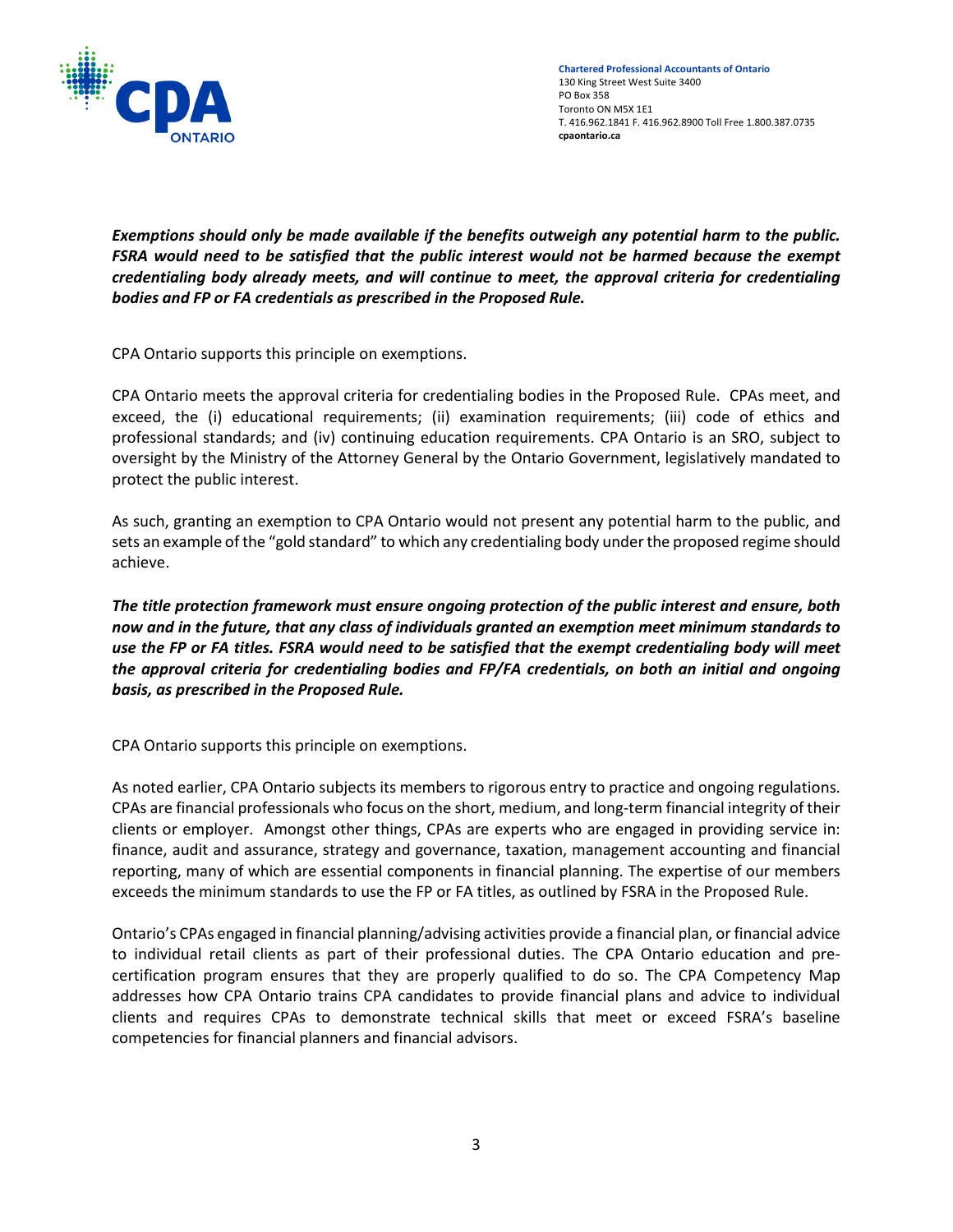

In addition, FSRA can have confidence that CPAs dealing with retail clients have a fiduciary standard that they are required to comply as defined in CPA Ontario's Code of Professional Conduct Rule (the CPA Code) 202.1 section 5. It is as follows:

> *"Members and firms have duties to those to whom they provide professional services that arise from the nature of the relationships with the recipients of the services. Members and firms have a professional duty to act with integrity and due care and a contractual duty to provide services as defined by the terms of their engagement or employment. In certain cases, the relationship between a member or firm and those to whom they provide professional services could also be one that the courts describe as a fiduciary relationship that gives rise to fiduciary duties. Depending on the particular facts and circumstances, members who are employees may have a fiduciary relationship with their employers. The concepts of fiduciary relationship and fiduciary duty are derived from the law of trusts. The obligations of a fiduciary can be onerous and the implications of being in breach of a fiduciary duty can be significant."*

### *FSRA would need to be satisfied that exempt title users would be subject to ongoing conduct oversight to protect the public interest.*

CPA Ontario supports this principle on exemptions.

As part of its mandate under the CPA Act, CPA Ontario reviews the conduct of members, firms, and students for compliance with the CPA Act and CPA Ontario Bylaws, including the CPA Code and Regulations.

CPA Ontario's primary purpose is to protect the public interest and we do this by enforcing the highest professional and ethical standards, providing guidance for Canada's business leaders and supporting the continuing development of our members and students.

Specifically, throughout their professional careers, Ontario CPAs are subject to ongoing regulatory processes that ensure the public trust in Ontario CPAs, including:

- practice inspection
- professional liability insurance requirements; and
- a robust complaints and discipline process

Furthermore, CPA Ontario regulations (the Regulations) require that every member undertake continuing professional development (CPD) that is relevant and appropriate to the work and professional responsibilities of the member. The Regulations set out the minimum requirements that must be met by members, including: the content of the member's professional development activity; the documentation necessary to support the member's annual declaration; the annual compliance audit process; and that the failure of the member to comply with any requirements in the Regulations will result in a breach of the member's obligations.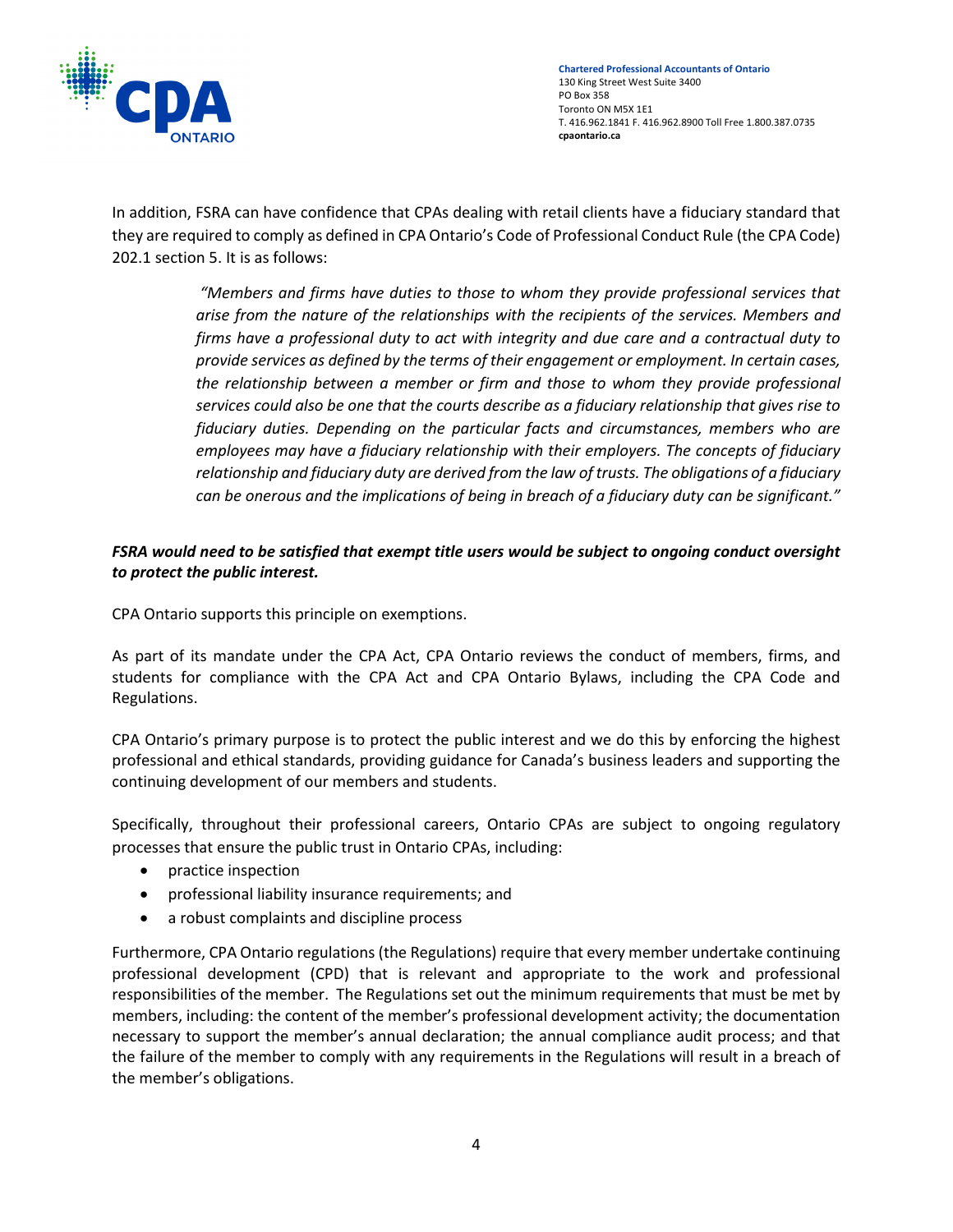

In addition, members can be subject to discipline action for breach of the CPA Code, which requires that members sustain professional competence by keeping informed of, and complying with, developments in professional standards in all functions in which the member provides professional services or is relied upon because of the member's calling. This would include any standards related to financial planning that the member may be providing.

If a CPA is providing a financial plan to an individual client, or providing them with financial advice, they are required to obtained CPD credits in that specific area of practice. CPA Ontario offers several CPD courses that align with FSRA's baseline competencies for financial planners and financial advisors. If additional learning is required specific to new investment products or emerging industry trends or best practices, CPAs may seek those learning opportunities from other providers.

#### **The Extent and to Whom Exemptions Should be Made Available**

Our fundamental view is that regulated professions are what assures the public that they are getting competent, professional advice and service, and that the public has recourse to a regulator in the event of a breach of professional standards and ethics.

Exemption should be made for financial regulatory bodies who derive their regulatory authority from statute, who have a statutory obligation to protect the public interest, and who can demonstrate that they meet or exceed the minimum competency standards for title usage.

The qualification standards for CPAs in Ontario and across Canada are based on protecting the public interest through proficiency and high integrity. We believe these standards provide a gold standard for other regulators to emulate.

Accordingly, we believe that CPAs should be exempt from the Proposed Rule.

# **The Benefits of Exempting Ontario's CPAs from the Proposed Rule**

Ontario CPAs who engage in the distribution of financial products already comply with, in many cases, multiple regulatory regimes (i.e. CPA Ontario, MFDA, IIROC). Any additional regulatory oversight body, overseeing an existing regulatory body (in particular an SRO) would add unnecessary costs and unnecessary regulatory burden, with no additional benefit. Exempting CPAs re-affirms existing consumer confidence in CPAs in the marketplace.

Keeping CPAs engaged in financial advising and planning activities allows retail clients access to a high caliber group of financial professionals. It is in the public interest to have these services performed by CPAs.

CPAs are already subject to government oversight. Exempting CPAs allows FSRA to focus its resources on individuals holding themselves out as FAs and FPs but whom do not have the necessary proficiency requirements and appropriate regulatory oversight.